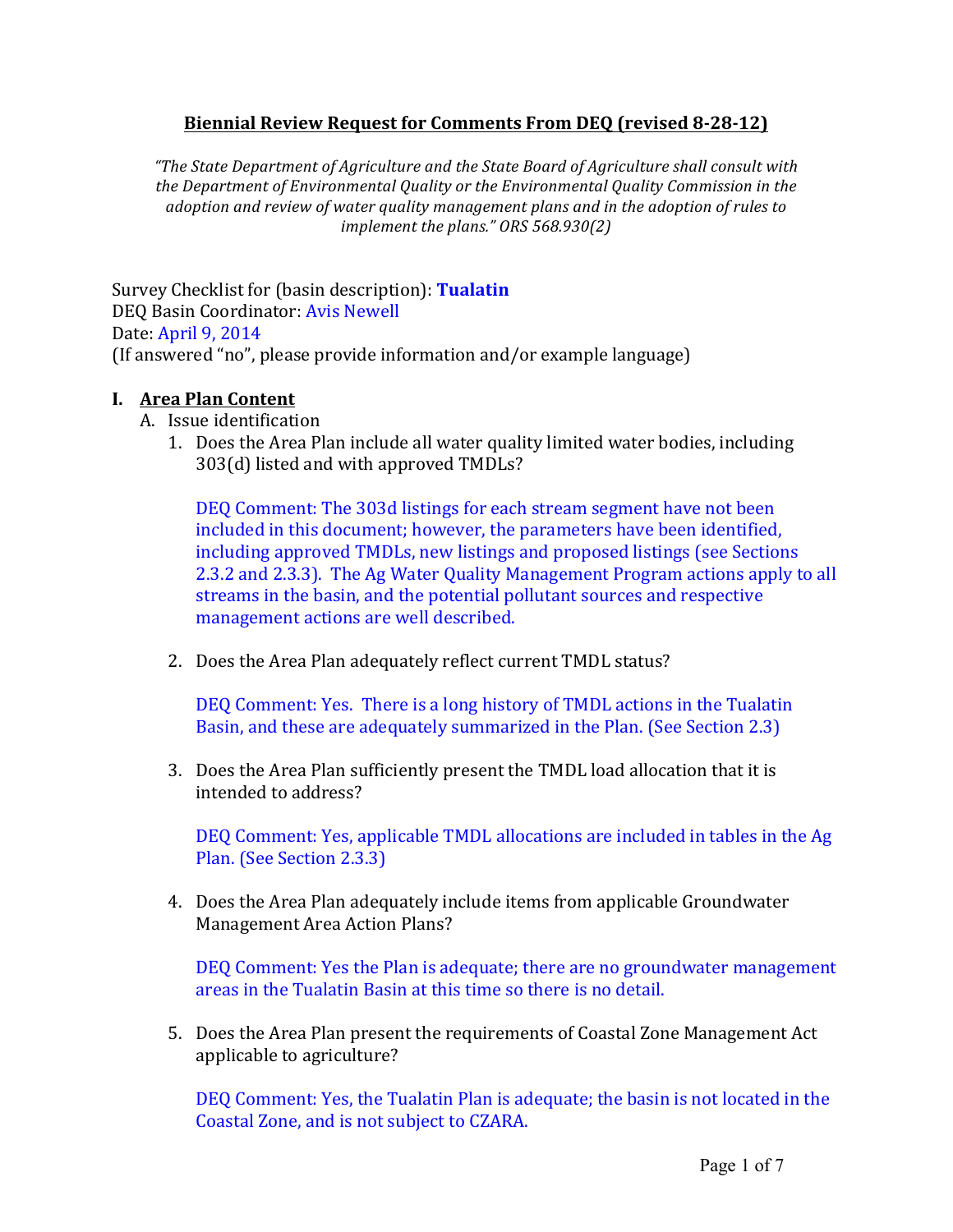6. Does the Area Plan include sufficient items from the State of Oregon; Pesticide Management Plan for Water Quality Protection?

DEQ Comment: Yes, the Plan includes actions, programs, and identifies partnerships with other agencies to address pesticides in the Tualatin Basin. The Tualatin Basin is not a designated pesticide management area at this time. DEQ suggests that ODA consult the WQ Pesticide Management Team to evaluate land use and activities in order to determine if monitoring for pesticides is a priority for the basin. In addition, we recommend capturing local projects related to toxics reduction in the Area Plan and associated reports. For example, ODA and local agricultural groups have participated in recent pesticide collection events. In addition, the Joint Water Commission (JWC) will be undertaking a 3-year pesticide monitoring program in the upper basin. The Tualatin SWCD is already coordinating with the IWC. DEO recommends that the LAC review the JWC monitoring results and work with them to identify recommended practices for the agricultural sector.

ODA Response: The Oregon Water Quality Pesticide Management Team (WQPMT) selects sites to monitor based on statewide priorities and the influence of multiple land uses (e.g., urban, forestry, agriculture). ODA works closely with the WQPMT to initiate and help implement Pesticide Stewardship Partnerships (PSPs). ODA will work closely with the WQPMT if it selects the Tualatin area as a PSP. ODA looks forward to reviewing the JWC data with DEO, the LAC, and the TSWCD to discuss appropriate next steps.

7. Does the Area Plan sufficiently address the needs in drinking water source areas related to agricultural pollution sources within the geographic area of the plan?

DEQ Comment: Yes, the Plan addresses drinking water protection. Management actions identified in the Plan provide source water protection, and the Tualatin SWCD works in partnership with other agencies in the basin to enhance drinking water protection.

- B. Goals and Objectives:
	- 1. Do the goals and objectives of the Area Plan clearly state that the purpose of the Area Plan is to prevent and control water pollution and to meet water quality standards?

DEQ Comment: Yes, these are clearly identified in several places.

2. Does the Area Plan include clear and measurable objectives that are designed to meet water quality standards and TMDL load allocations?

DEQ Comment: For the most part, yes, clear and measurable goals have been identified in Section 3.1. However, the most important next step in measuring and making progress in the basin is to estimate the rate of compliance with the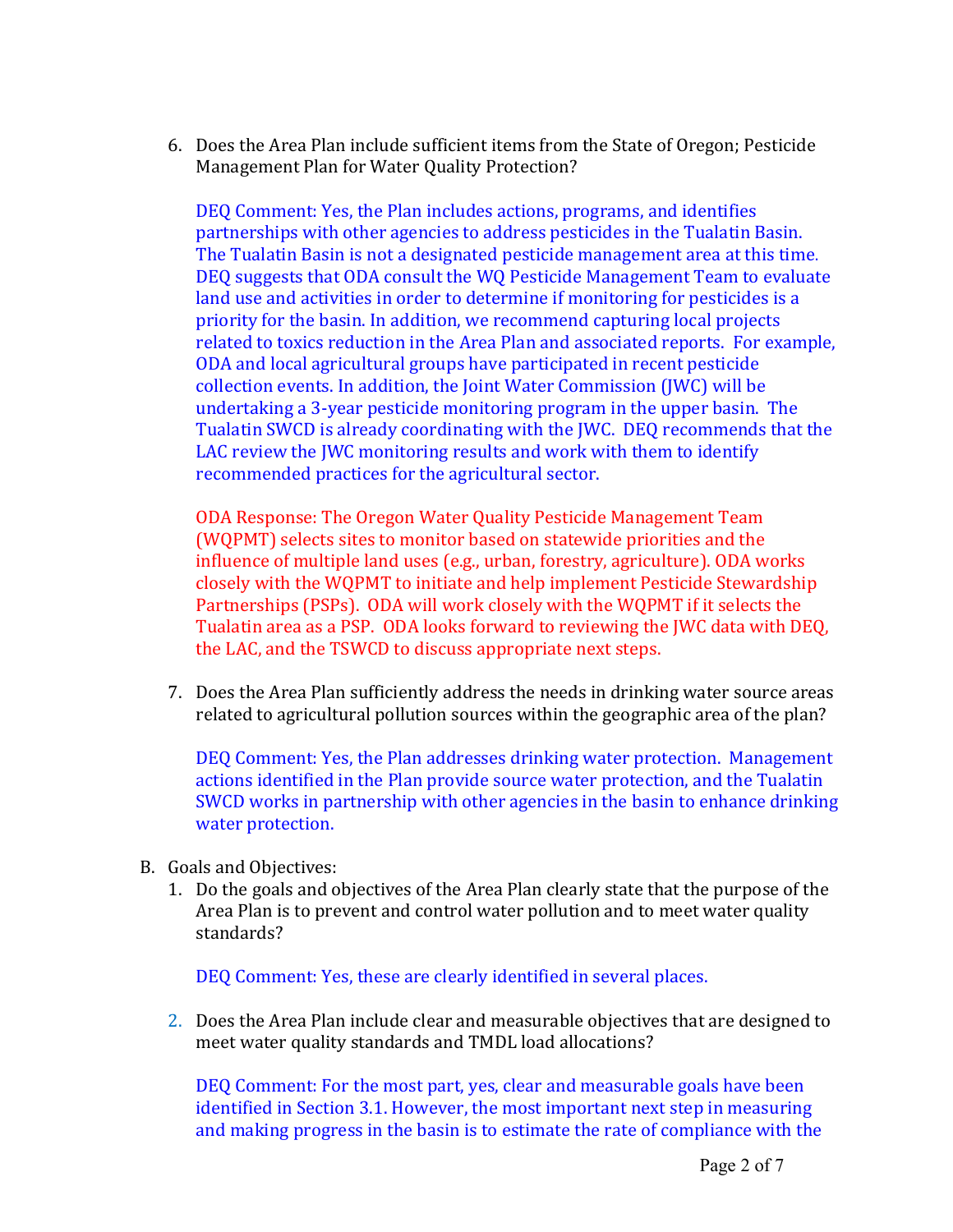area agricultural water quality rules. This measure was proposed by DEQ and the LAC, but ODA has indicated that will not be included in the 2014 Plan.

ODA Response: ODA continues work to determine the most efficient and effective way to estimate the rate of compliance given human, technical, and financial resources. This estimate may be determined at the state or programmatic level, rather than at the Area Plan level. The inclusion of measurable objectives, timelines, and associated milestones will enable ODA and the LAC to measure progress and adjust as needed. ODA continues on-going discussions with DEQ about how to measure compliance and to build technical tools to help measure progress.

- C. Strategies to Meet Water Quality Goals and Track Progress
	- 1. Are geographic and/or water quality issue priorities listed in the Area Plan consistent with TMDL and GWMA priorities?

DEQ Comment: Yes. As noted above, there are no groundwater management areas in the basin. ODA and the Tualatin SWCD conferred with DEQ and identified a focus area that experiences some of the poorest water quality in the basin.

2. Are geographic scales and implementation actions identified in the Area Plan appropriate to track implementation, progress, and effectiveness?

DEQ Comment: Hopefully. Data is collected regarding restoration and implementation by the Tualatin SWCD, and water quality is monitored by various agencies in the basin. However, without knowledge of how large the impacts are from agricultural sources, it is impossible to know how long it will take to address impacts from agricultural sources.

ODA Response: ODA expects that the Focus Area will allow us and conservation partners to monitor and track implementation, progress, and effectiveness.

3. If applicable, is the Watershed Approach Action Plan addressed?

DEQ Comment: No watershed approach document has been completed for this basin.

4. Does the Area Plan provide sound evidence or reasons why implementation actions could lead to pollution reduction? If some of the implementation actions are not consistent with TMDL and other WQ goals, explain why those practices do not contribute toward meeting those WQ goals.

DEQ Comment: Yes, management actions identified in this Plan clearly target pollutant sources and thus will lead to pollution reduction. However, without knowing how much of the basin is in compliance with the basin rules and by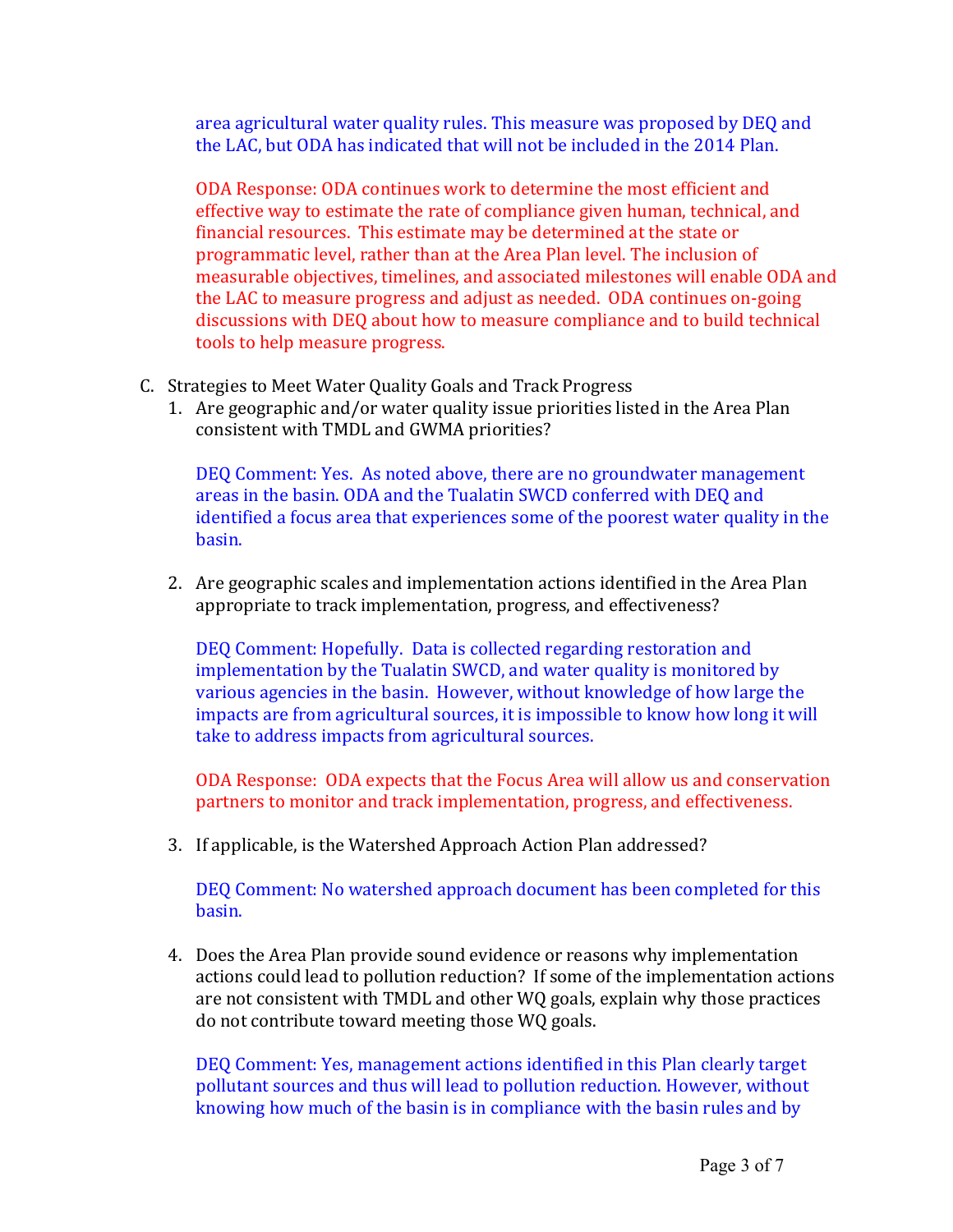extension with the basin Plan, it is impossible to know whether the rate of improvement will be measurable in a given amount of time.

ODA Response: ODA continues work to determine the most efficient and effective way to estimate the rate of compliance given human, technical, and financial resources. This estimate may be determined at the state or programmatic level, rather than at the Area Plan level. The inclusion of measurable objectives, timelines, and associated milestones will enable ODA and the LAC to measure progress and adjust as needed. ODA continues on-going discussions with DEQ about how to measure compliance and to build technical tools to help measure progress.

5. Does the Area Plan include timelines, schedules, and measurable milestones that are consistent with the TMDL WQMP?

DEQ Comment: With one exception, the Ag Plan includes measurable timelines that are both reasonable and consistent with the TMDL Water Quality Management Plan. However, as a first step toward estimating the extent of the water quality impacts from agricultural sources, ODA needs to determine the rates of compliance with the basin rules and the basin plan. ODA has indicated that the goal requesting ODA to estimate rates of compliance with the area rules will not be included in the 2014 Tualatin LAC Plan. Without this information, the lack of estimates for the extent of water quality impacts from agricultural sources in the Tualatin Basin will continue to impede an analysis of the extent of pollution from agricultural sources. Likewise, with limited data, links between water quality improvements and agricultural pollution cannot be made.

ODA Response: ODA continues work to determine the most efficient and effective way to estimate the rate of compliance given human, technical, and financial resources. This estimate may be determined at the state or programmatic level, rather than at the Area Plan level. The inclusion of measurable objectives, timelines, and associated milestones will enable ODA and the LAC to measure progress and adjust as needed. ODA continues on-going discussions with DEQ about how to measure compliance and to build technical tools to help measure progress.

6. Is monitoring adequate to determine whether progress is being made to achieve the goals of the plan? If no, are monitoring needs identified and is there a strategy to meet those needs?

DEQ Comment: No. As a first step toward assessing on the ground conditions in the Tualatin Basin, DEQ requested and the LAC agreed that ODA would assess the rate of compliance with the Ag Rules in the Tualatin Basin by the end of 2018. ODA has indicated that it will not commit to this measurable goal for the Tualatin Basin. As such, there is no assurance that DEQ and the Tualatin LAC will be able to assess progress in the basin. While the Tualatin SWCD is measuring the rate of restoration projects in the basin and these measures will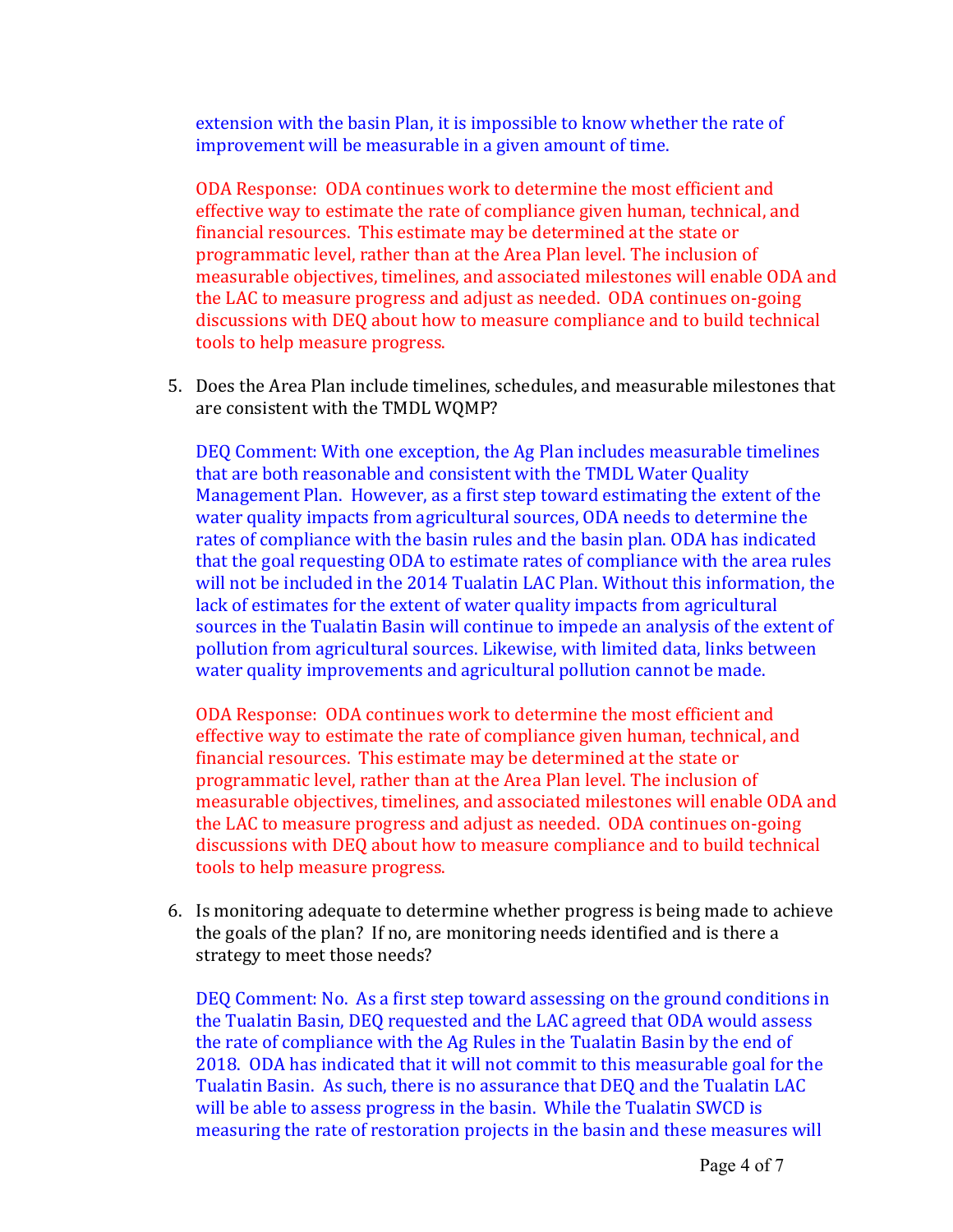clearly contribute to improved water quality on those streams, there is no way to assess the overall status of agriculture-related impacts in the basin if there is no estimate of compliance with the area rules. Compliance with the rules alone is not expected to be sufficient to meet water quality standards. Properties that are not in compliance with the rules will have much larger negative impacts on water quality than can be reversed by enrolling other properties in incentive based and voluntary programs. Estimating the number of properties that are not in compliance with the basin rules is the first step to documenting basinwide improvement in the Tualatin.

ODA Response: ODA continues work to determine the most efficient and effective way to estimate the rate of compliance given human, technical, and financial resources. This estimate may be determined at the state or programmatic level, rather than at the Area Plan level. The inclusion of measurable objectives, timelines, and associated milestones will enable ODA and the LAC to measure progress and adjust as needed. The ODA, LAC and Tualatin SWCD will be able to monitor progress in each Focus Area to determine whether the proper water quality functions are being provided. As DEQ notes, compliance with the regulations alone is not expected to achieve water quality standards; determining the percentage of lands meeting needed functions and checking in at each milestone will enable ODA and the LAC to determine of adequate progress is being made to meet water quality standards.

## **II. Implementation/evaluation**

A. Are voluntary efforts sufficient to implement the Area Plan or are additional incentives needed to increase the rate of participation?

DEQ Comment: Incentives are already in place in the Tualatin Basin. Both federal and local money sources are in use as incentives.

B. Are milestones and timelines established for Area Plans achieving the goal of the Program?

DEQ Comment: The goals include specific milestones and timelines. However, one major goal is missing; there is no goal included for ODA to estimate rates of compliance with the Area Plan or rules.

C. Is reasonable progress being made towards accomplishing milestones and timelines in the Area Plan?

DEQ Comment: In some ways yes and in others no. The Tualatin SWCD and local watershed council classified stream reaches as high, medium, and low priorities for riparian vegetation and restoration efforts. Since that time, roughly five stream miles have been addressed each year. There is ongoing funding to continue programs to continue restoration efforts at a similar rate through the near future. In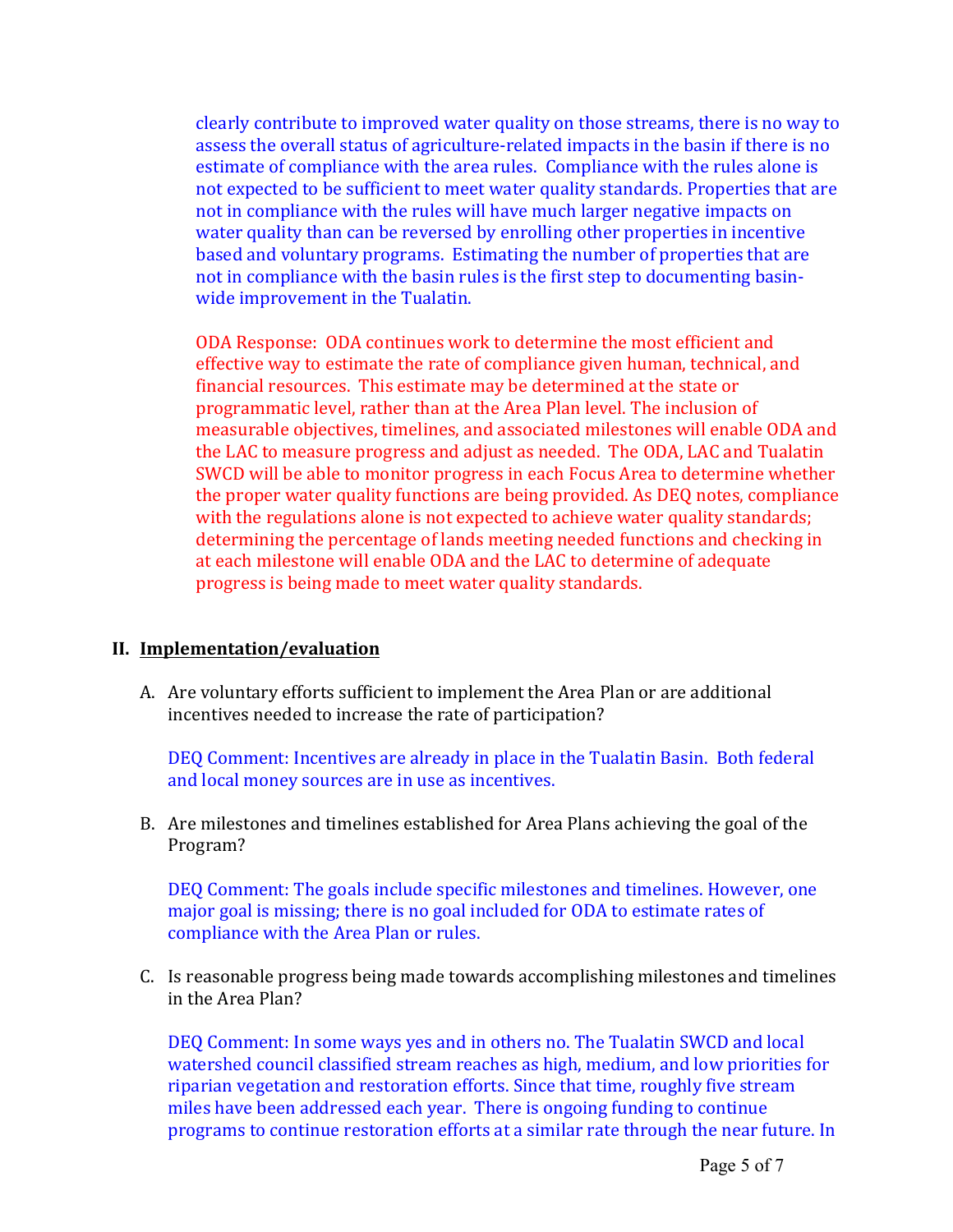this sense, progress is being made and is expected to continue into the future. However, DEQ, the LAC, and others in the basin recognize that there are no measures that describe just how big (or small) the problem of agricultural pollution is in the basin. As a very first step toward solving this question, DEQ and the LAC requested that ODA determine the rate of compliance with the water quality rules by 2018. ODA will not include that goal in the 2014 Tualatin Ag Plan. Without this knowledge, we will not be able to assess the progress we are making toward improved water quality because we do not know the extent of the problem; we have no idea whether the progress will lead to significant and measurable changes in water quality.

ODA Response: ODA continues work to determine the most efficient and effective way to estimate the rate of compliance given human, technical, and financial resources. This estimate may be determined at the state or programmatic level, rather than at the Area Plan level. The inclusion of measurable objectives, timelines, and associated milestones will enable ODA and the LAC to measure progress and adjust as needed. The ODA, LAC, and Tualatin SWCD will be able to monitor progress in each Focus Area to determine whether the proper water quality functions are being provided. As DEQ notes, compliance with the regulations alone is not expected to achieve water quality standards; determining the percentage of lands meeting needed functions and checking in at each milestone will enable ODA and the LAC to determine if adequate progress is being made to meet water quality standards.

## **III.** Area Rules

A. Are the prohibited conditions likely to be effective in making reasonable progress towards meeting state water quality goals?

DEQ Comment: Yes, prohibited conditions should be an effective way to achieve water quality improvements if adequate enforcement is taken to discourage the occurrence of prohibited conditions, and if adequate resources are available to assist farmers to properly implement BMPs.

B. Are additional prohibited conditions or other mandatory control measures needed?

DEQ Comment: Not at this time. ODA and the LAC have drafted revised rules concerning agricultural practices and prohibited conditions for the protection of water quality in the Tualatin Basin. With adoption of the new rules and attainment of compliance with the new rules, agricultural contribution to water quality impairments in the Tualatin Basin is expected to be much lower. At that point, it will become clear how much additional work must be done through voluntary efforts to meet water quality standards. However, because there is no commitment to assess the rate of compliance with the rules, we will not know whether ongoing pollution in the basin is attributable to agricultural sources or to other sources.

ODA Response: ODA continues work to determine the most efficient and effective way to estimate the rate of compliance given human, technical, and financial resources. This